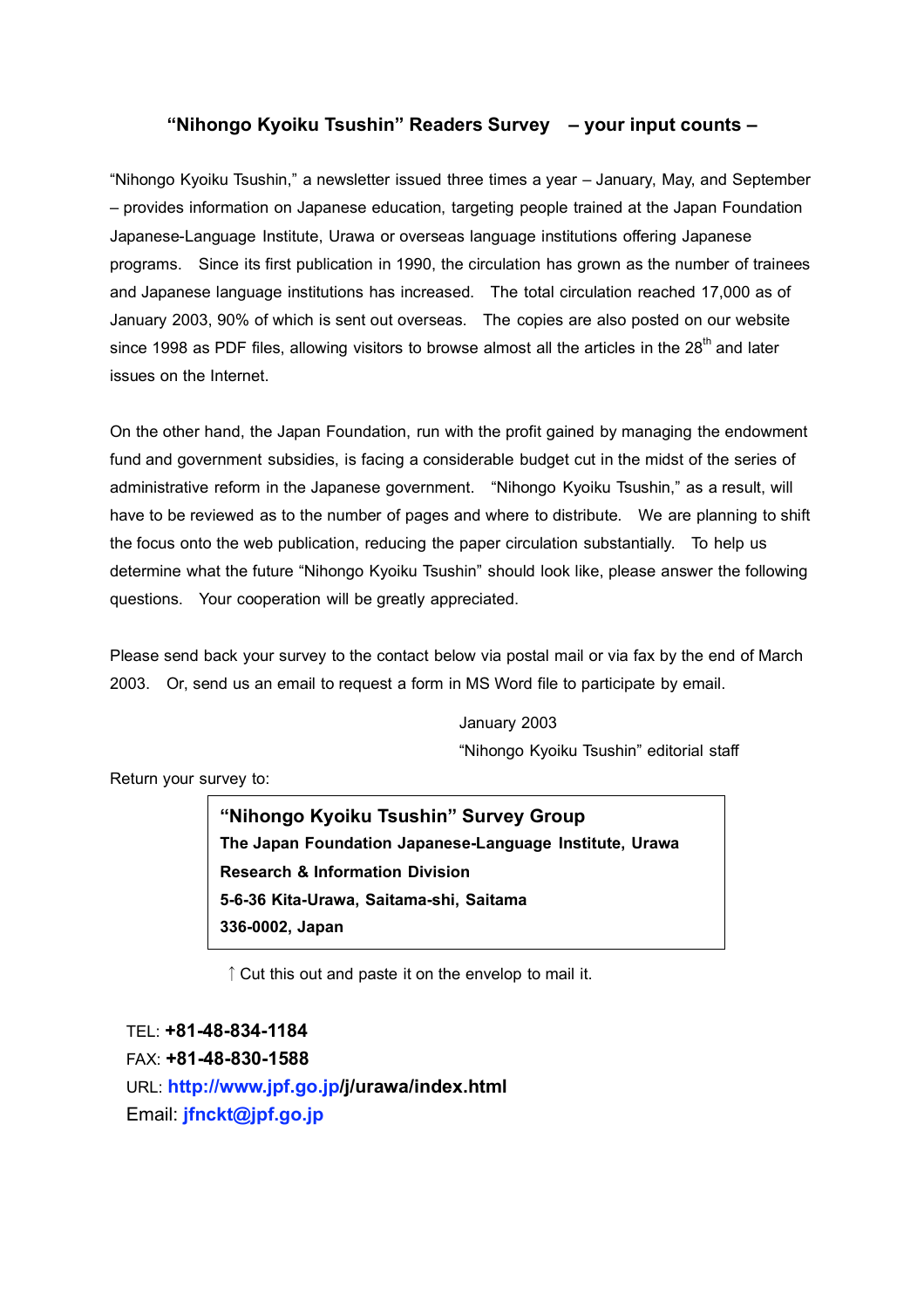# **"Nihongo Kyoiku Tsushin" Survey**

- \* Select one choice that describes you best, or provide an answer accordingly.
- \* Fill them out for yourself and yourself only. If there are more than one respondent in your institution, have one individual answer on behalf of the rest, or copy this survey form for each respondent to answer independently (do not put answers from multiple respondents in a single form).

## **1. About Yourself**

(1) Write your name and the institution you work for (optional).

|                                   |                                                         | Name hast and the set of the set of the set of the set of the set of the set of the set of the set of the set of the set of the set of the set of the set of the set of the set of the set of the set of the set of the set of |           |
|-----------------------------------|---------------------------------------------------------|--------------------------------------------------------------------------------------------------------------------------------------------------------------------------------------------------------------------------------|-----------|
|                                   | * The following questions are mandatory.                |                                                                                                                                                                                                                                |           |
|                                   |                                                         | (2) What is your nationality, and what country do you live in currently?                                                                                                                                                       |           |
| Nationality <                     |                                                         | Country you live in <                                                                                                                                                                                                          | >         |
| (3) What is your mother language? |                                                         |                                                                                                                                                                                                                                |           |
| 1. Japanese                       | 2. Other than Japanese (please specify:                 |                                                                                                                                                                                                                                | $\lambda$ |
|                                   | (4) How do you relate to the Japanese language?         |                                                                                                                                                                                                                                |           |
|                                   |                                                         | 1. Former trainee at the Japan Foundation Japanese-Language Institute, Urawa                                                                                                                                                   |           |
|                                   | 2. Japanese-Language Specialist of the Japan Foundation |                                                                                                                                                                                                                                |           |
|                                   |                                                         | 3. Teacher/staff of a Japanese language institution other than 1 and 2                                                                                                                                                         |           |
| 4. Library staff                  |                                                         |                                                                                                                                                                                                                                |           |
| 5. Student                        | 6. Other $\leq$                                         |                                                                                                                                                                                                                                | >         |
|                                   |                                                         | (5) What level of Japanese education are you involved in? (check all that apply)                                                                                                                                               |           |
|                                   |                                                         | 1. Elementary 2. Secondary 3. Higher (university and above)                                                                                                                                                                    |           |
| 4. Other $\leq$                   |                                                         |                                                                                                                                                                                                                                | >         |
|                                   | (6) How long have you been teaching Japanese?           |                                                                                                                                                                                                                                |           |
|                                   |                                                         | 1. less than 1 year 2. less than 5 years 3. less than 10 years 4. more than 10 years                                                                                                                                           |           |
|                                   | (7) How long have you been learning Japanese?           |                                                                                                                                                                                                                                |           |
|                                   |                                                         | 1. less than 3 years 2. less than 10 years 3. less than 20 years 4. more than 20 years                                                                                                                                         |           |
|                                   |                                                         | (8) Do you have a certificate of the Japanese Language Proficiency Test?                                                                                                                                                       |           |
|                                   |                                                         | 1. Level 1 2. Level 2 3. Level 3 4. Level 4 5. Don't have any                                                                                                                                                                  |           |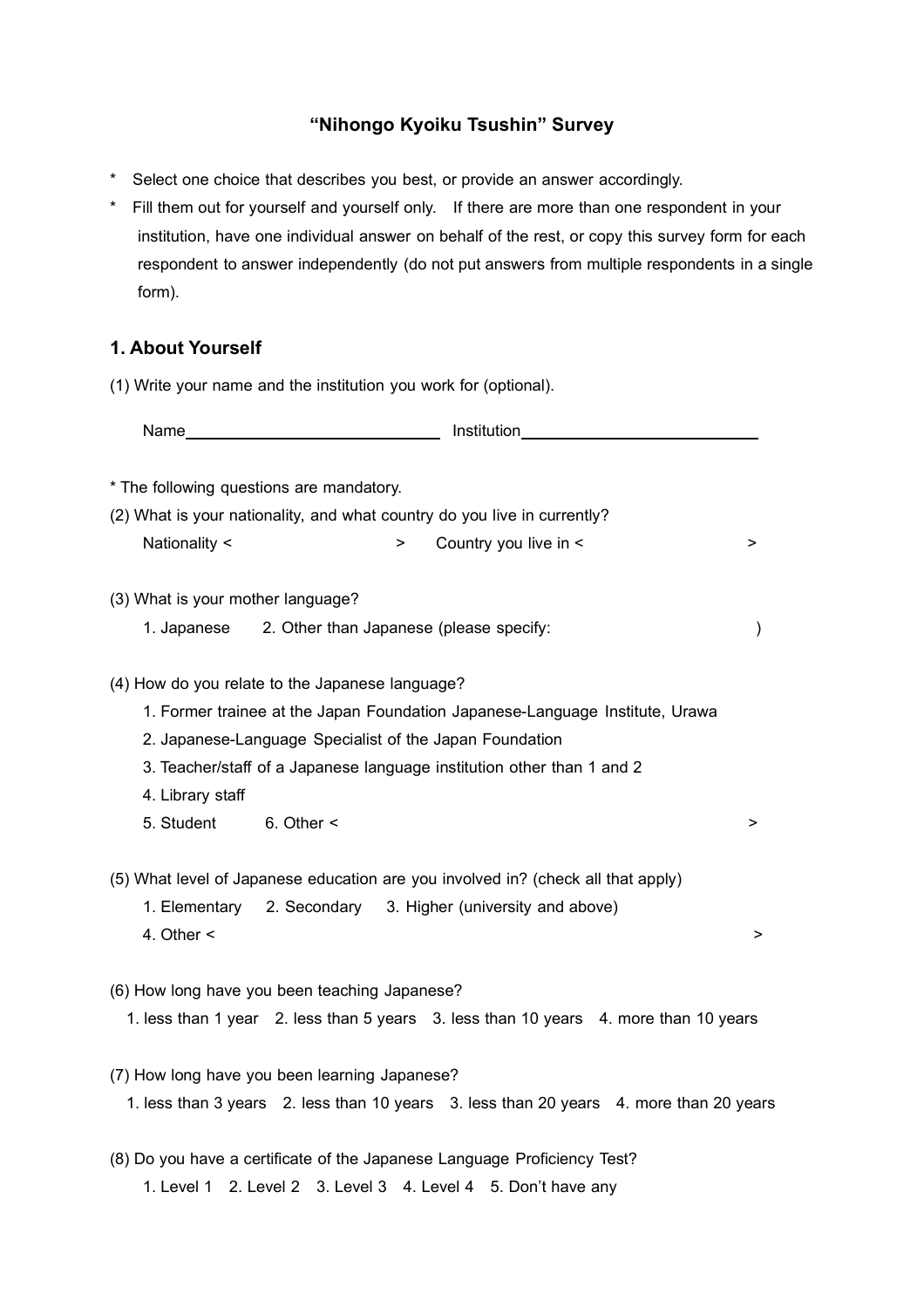### **2. About your environment**

(1) Availability of paper copies of "Nihongo Kyoiku Tsushin."

- 1. They are kept in libraries or teachers' rooms, giving free access for teachers and students.
- 2. They are placed where no one but the Japanese teachers can access.
- 3. They belong to an individual with no other readers.

(2) Availability of the Internet

- 1. I can access the Internet from my organization's PCs.
- 2. I can access the Internet from my own PC.
- 3. Neither my organization nor myself have an access to the Internet.

4. Other  $\leq$   $\geq$ 

### **3. About the usage of "Nihongo Kyoiku Tsushin" on the web**

- (1) Have you taken a look at PDF files of "Nihongo Kyoiku Tsushin" posted on our website? 1. Yes, I have. 2. No, I haven't. 3. Tried, but unable to
- (2) What would you do if "Nihongo Kyoiku Tsushin" were to be available only on the website?
	- 1. Read the entire pages on the web (or print them out).
	- 2. Pick up the articles I am interested in and read them on the web (or print them out).
	- 3. Wouldn't read at all.
	- 4. Other <  $\sim$

#### **4. About current articles**

\* Legend

[You read that article: 1: always 2: sometimes 3: occasionally 4: hardly]

[The level of Japanese of that article is: a: difficult b: moderate c: easy]

\* Give your comments in the space provided in < >, if you have any.

```
(1) Cover story (1 \ 2 \ 3) (a \ b \ c)< >
(2) Japanese Language Teaching Report in the World (1 \ 2 \ 3) (a \ b \ c)< >
```
< >

(3) Japanese Life As Seen in Photographs ( 1 2 3 ) ( a b c )